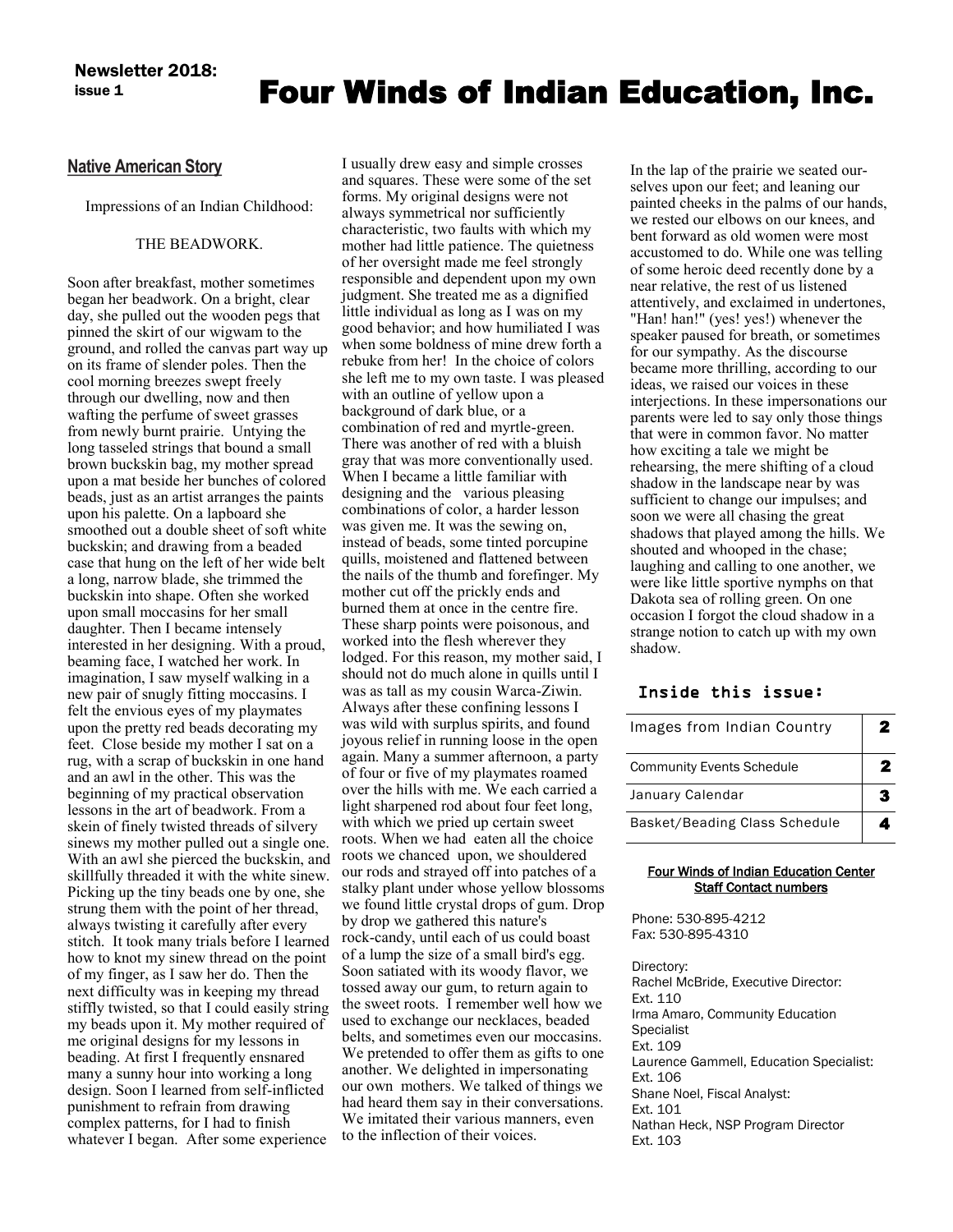#### **Story cont…...**

Standing straight and still, I began to glide after it, putting out one foot cautiously. When, with the greatest care, I set my foot in advance of myself, my shadow crept onward too. Then again I tried it; this time with the other foot. Still again my shadow escaped me. I began to run; and away flew my shadow, always just a step beyond me. Faster and faster I ran, setting my teeth and clenching my fists, determined to overtake my own fleet shadow. But ever swifter it glided before me, while I was growing breathless and hot. Slackening my speed, I was greatly vexed that my shadow should check its pace also. Daring it to the utmost, as I thought, I sat down upon a rock imbedded in the hillside. So! my shadow had the impudence to sit down beside me! Now my comrades caught up with me, and began to ask why I was running away so fast. "Oh, I was chasing my shadow! Didn't you ever do that?" I inquired, surprised that they should not understand. They planted their moccasined feet firmly upon my shadow to stay it, and I arose. Again my shadow slipped away, and moved as often as I did. Then we gave up trying to catch my shadow. Before this peculiar experience I have no distinct memory of having recognized any vital bond between myself and my own shadow. I never gave it an afterthought. Returning our borrowed belts and trinkets, we rambled homeward. That evening, as on other evenings, I went to sleep over my legends.

### Images from Indian Country









# Community Events

### **Yuba-Sutter Winter POW WOW**

Location: Allyn Scott Youth Civic Center, Marysville, CA Date: February 17, 2018 For more information please call: 530-749-6196

### **Woman of Wisdom**

A evening of storytelling Chico State University: BMU Theatre Date: March 6th, 2018 For more information contact: Irma Amaro at 530-895-4212 x 109

### 41st Annual California Conference on American Indian Education

Theme: Indian Education: Anything is Possible Location: The Westin LAX, Los Angeles, CA Date: March 18-20, 2018

For more information contact: Irma Amaro or Rachel McBride, Co-Chairpersons @ 530-895-4212

Word Search



|        |   |                  | ш<br>ч |   |                |   |       |             | uu vi i |              |       |              |   |   |
|--------|---|------------------|--------|---|----------------|---|-------|-------------|---------|--------------|-------|--------------|---|---|
|        | b | n                | t      | e | S              | t | u     | d           | i       | n            | е     | C            | C | S |
|        | C | a                | u      | d | y              | C | a     | n           | е       | n            | p     | İ            | r | n |
|        | b | u                | r      | r | O              | r | u     | n           | m       | g            | o     | n            | a | Z |
|        | u | r                | t      | k | i              | r | e     | 0           | s       | е            | C     | n            | W | W |
|        | I | Z                | I      | r | i              | d | I     | t           | е       | $\mathsf{l}$ | e     | a            | I | m |
|        | b | O                | e      | e | İ              | n | X     | W           | S       | S            | a     | m            | n | а |
|        | S | r                | f      | I | i              | р | р     | е           | r       | a            | n     | 0            | q | n |
|        | W | i                | i      | е | q              | İ | C     | S           | h       | e            | I     | $\mathsf{l}$ | t | h |
|        | İ | W                | r      | n | e              | r | S     | n           | 0       | C            | S     | S            | S | İ |
|        | m | i                | k      | e | r              | 0 | u     | g           | h       | 0            | n     | t            | t | d |
|        | W | k                | f      | n | m              | W | t     | e           | I       | 0            | b     | i            | t | е |
|        | S | i                | r      | e | p              | t | i     | I           | e       | t            | k     | C            | У | С |
|        |   | р                | 0      | n | d              | C | i     | d           | e       | r            | e     | k            | q | е |
| Turtle |   | Reptile          |        |   | Flipper        |   |       | Shell       |         |              | Crawl |              |   |   |
| Swim   |   | <b>Testudine</b> |        |   | <b>Basking</b> |   |       | <b>Bite</b> |         |              | Ocean |              |   |   |
| Pond   |   | Hide             |        |   |                |   | Rough |             |         |              |       |              |   |   |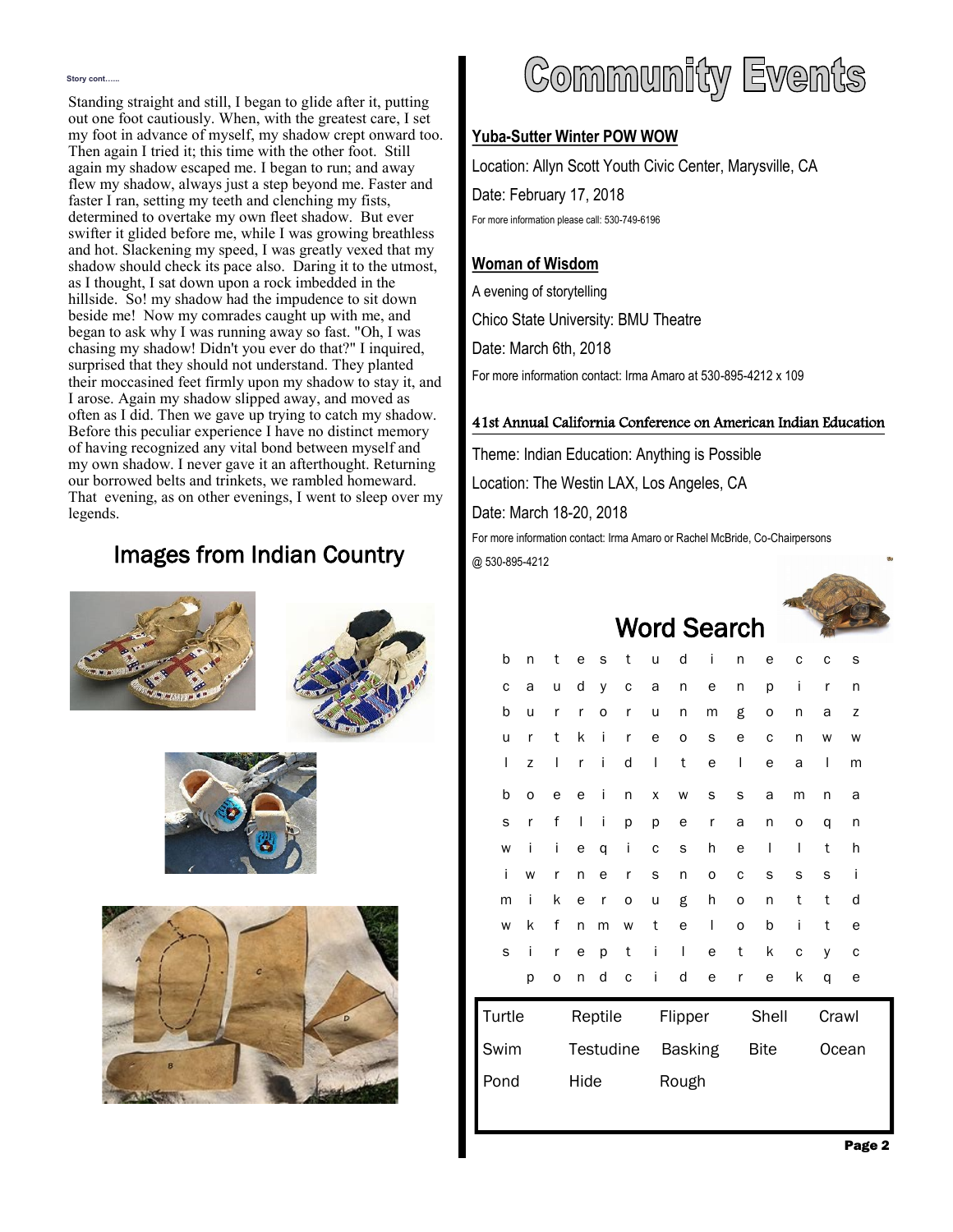# January 2018

| <b>Sun</b>     | Mon                                  | <b>Tue</b>                           | <b>Wed</b>                           | Thu                                                                                         | Fri                                              | <b>Sat</b> |  |
|----------------|--------------------------------------|--------------------------------------|--------------------------------------|---------------------------------------------------------------------------------------------|--------------------------------------------------|------------|--|
|                | 1                                    | $\overline{2}$                       | $\mathfrak{Z}$                       | $\overline{4}$                                                                              | $5\phantom{.}$<br>Computer Lab 9-4<br>ASP 2-6 pm | 6          |  |
| $\overline{7}$ | 8<br>Computer Lab 9-4<br>ASP 3-6 pm  | 9<br>Computer Lab 9-4<br>ASP 3-6 pm  | 10<br>Computer Lab 9-4<br>ASP 3-6 pm | 11<br>Computer Lab 9-4<br>ASP 3-6 pm<br>Basket./Beading<br>6-9 pm                           | 12<br>Computer Lab 9-4<br>ASP 2-6 pm             | 13         |  |
| 14             | 15<br><b>MLK Holiday</b><br>No ASP   | 16<br>Computer Lab 9-4<br>ASP 3-6 pm | 17<br>Computer Lab 9-4<br>ASP 3-6 pm | 18<br>Computer Lab 9-4<br>ASP 3-6 pm<br>Basket./Beading<br>6-9 pm                           | 19<br>Computer Lab 9-4<br>ASP 2-6 pm             | 20         |  |
| 21             | 22<br>Computer Lab 9-4<br>ASP 3-6 pm | 23<br>Computer Lab 9-4<br>ASP 3-6 pm | 24<br>Computer Lab 9-4<br>ASP 3-6 pm | 25<br>Computer Lab 9-4<br>ASP 3-6 pm<br>Basket./Beading<br>6-9 pm                           | 26<br>Computer Lab 9-4<br>ASP 2-6 pm             | 27         |  |
| 28             | 29<br>Computer Lab 9-4<br>ASP 3-6 pm | 30<br>Computer Lab 9-4<br>ASP 3-6 pm | 31                                   |                                                                                             |                                                  |            |  |
|                |                                      |                                      |                                      | Computer Lab - GED Preparation, Resume Development, etc.<br><b>ASP-After School Program</b> |                                                  |            |  |
|                |                                      |                                      | <b>Keep Tobacco Use Sacred</b>       |                                                                                             |                                                  |            |  |